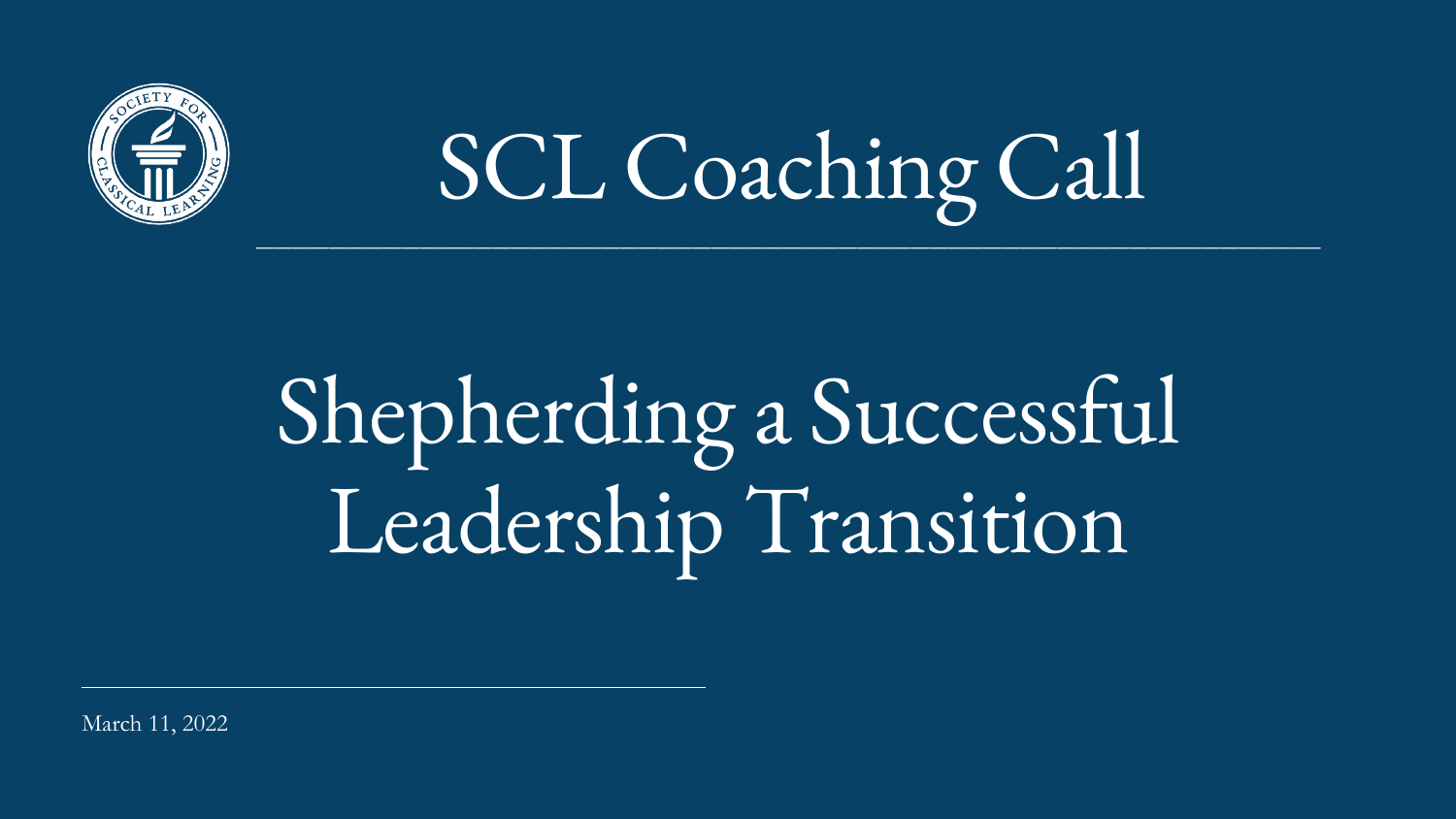

#### Critical Role of Head of School

"Hardly anything that happens at a company is more important than a high-level executive transition."

March 11, 2022

#### The ISM X<sup>™</sup>



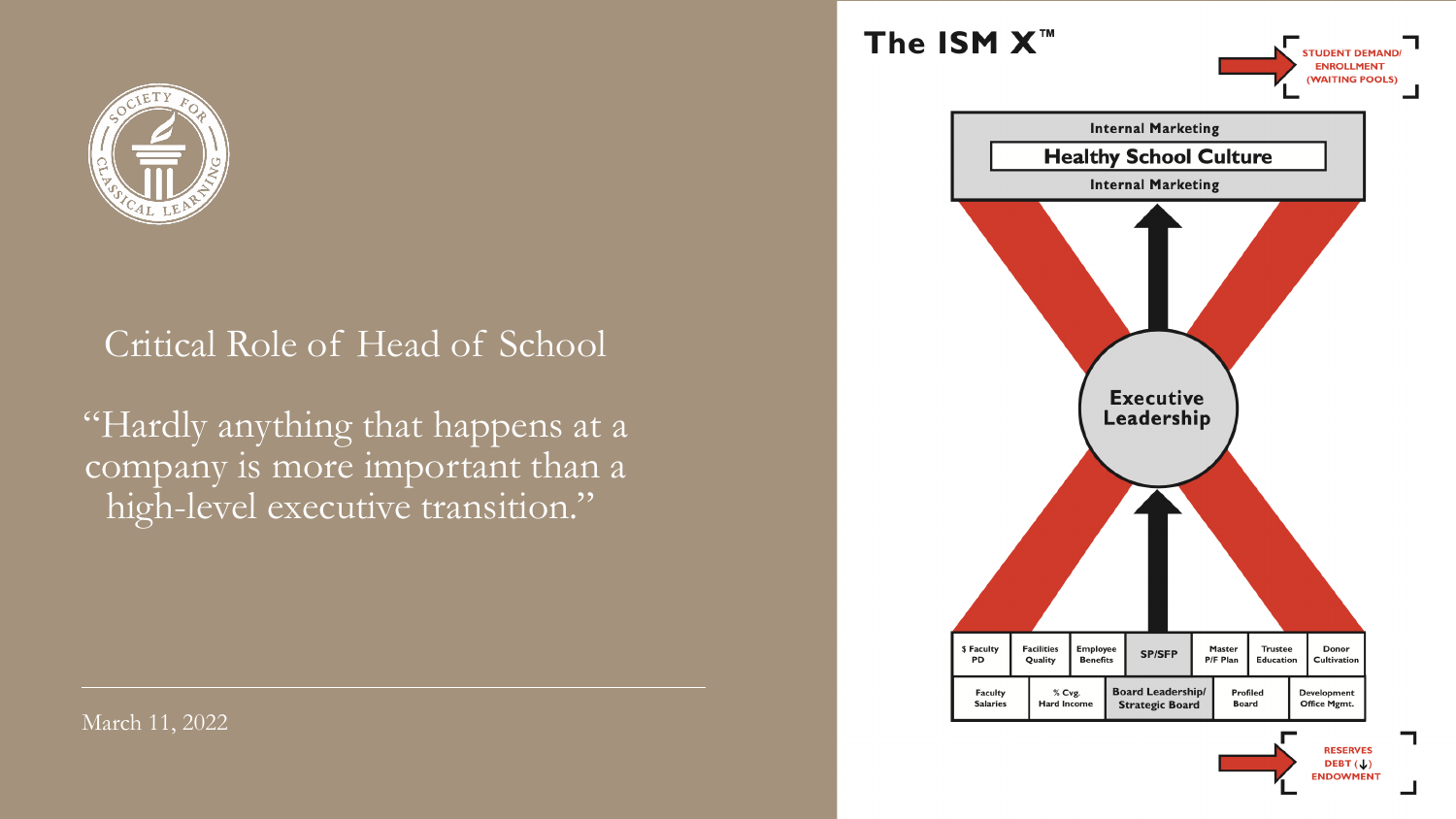

#### Leadership Landscape  $\mathcal{L}_\mathcal{L} = \mathcal{L}_\mathcal{L} = \mathcal{L}_\mathcal{L} = \mathcal{L}_\mathcal{L} = \mathcal{L}_\mathcal{L} = \mathcal{L}_\mathcal{L} = \mathcal{L}_\mathcal{L} = \mathcal{L}_\mathcal{L} = \mathcal{L}_\mathcal{L} = \mathcal{L}_\mathcal{L} = \mathcal{L}_\mathcal{L} = \mathcal{L}_\mathcal{L} = \mathcal{L}_\mathcal{L} = \mathcal{L}_\mathcal{L} = \mathcal{L}_\mathcal{L} = \mathcal{L}_\mathcal{L} = \mathcal{L}_\mathcal{L}$

Leadership Data from 2021 NAIS Study:

- 80% of schools have a Head who has been in the for 10 years or less
- 69% of administrators do not want to be Heads, but do want to advance
- $-$  41% of Heads reported being in their role for 1-5 years; 13% less than a year
- 50% of Heads intend to transition from their roles in the next 5 years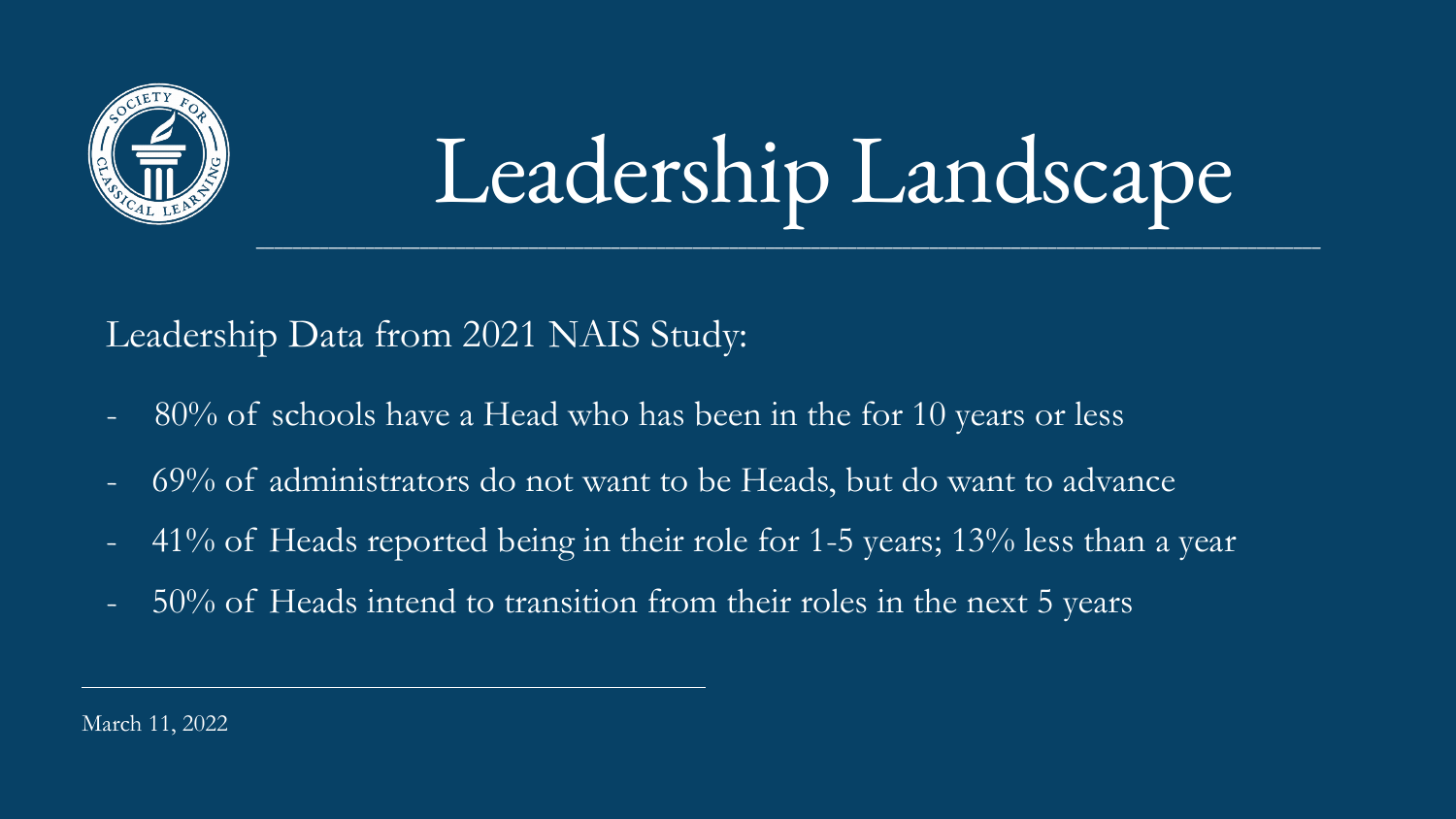- Every leader is an interim leader (Vanderbloemen).
- 2. The implications of leadership transitions are profound.
- 3. Transition creates uncertainty and fear.
- 4. Leadership roles in private schools are subject to high levels of change.
- 5. The cost of transition is substantial, but so are the opportunities.
- 6. Very few organizations have succession plans to account for these known variables.
- 7. Pray without ceasing!



## Transition Principles

 $\mathcal{L}_\mathcal{L} = \mathcal{L}_\mathcal{L} = \mathcal{L}_\mathcal{L} = \mathcal{L}_\mathcal{L} = \mathcal{L}_\mathcal{L} = \mathcal{L}_\mathcal{L} = \mathcal{L}_\mathcal{L} = \mathcal{L}_\mathcal{L} = \mathcal{L}_\mathcal{L} = \mathcal{L}_\mathcal{L} = \mathcal{L}_\mathcal{L} = \mathcal{L}_\mathcal{L} = \mathcal{L}_\mathcal{L} = \mathcal{L}_\mathcal{L} = \mathcal{L}_\mathcal{L} = \mathcal{L}_\mathcal{L} = \mathcal{L}_\mathcal{L}$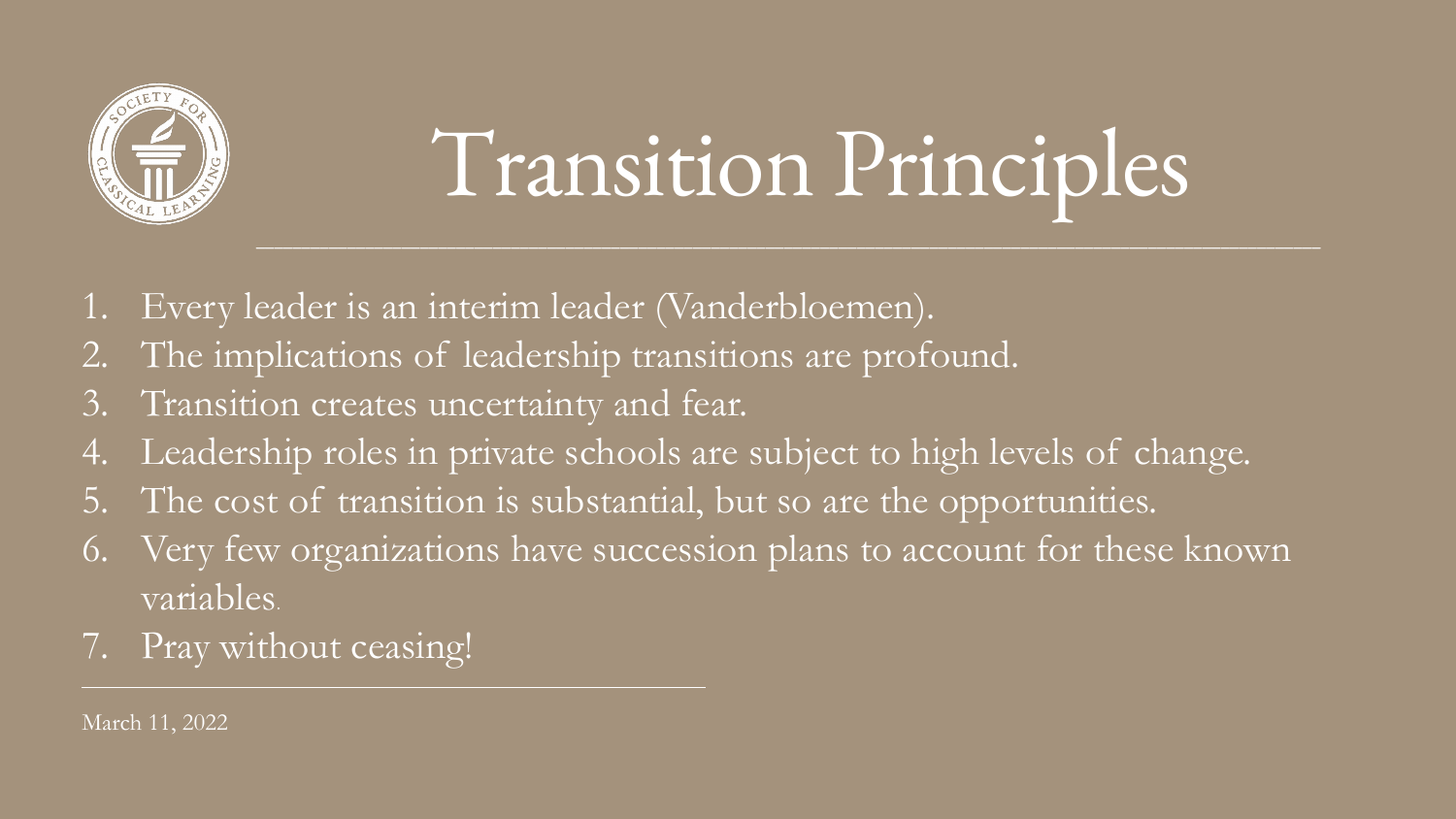

# Shepherding Transition

 $\mathcal{L}_\mathcal{L} = \mathcal{L}_\mathcal{L} = \mathcal{L}_\mathcal{L} = \mathcal{L}_\mathcal{L} = \mathcal{L}_\mathcal{L} = \mathcal{L}_\mathcal{L} = \mathcal{L}_\mathcal{L} = \mathcal{L}_\mathcal{L} = \mathcal{L}_\mathcal{L} = \mathcal{L}_\mathcal{L} = \mathcal{L}_\mathcal{L} = \mathcal{L}_\mathcal{L} = \mathcal{L}_\mathcal{L} = \mathcal{L}_\mathcal{L} = \mathcal{L}_\mathcal{L} = \mathcal{L}_\mathcal{L} = \mathcal{L}_\mathcal{L}$ 



- Vision
- Process
- Change Management
- Onboarding and Follow Through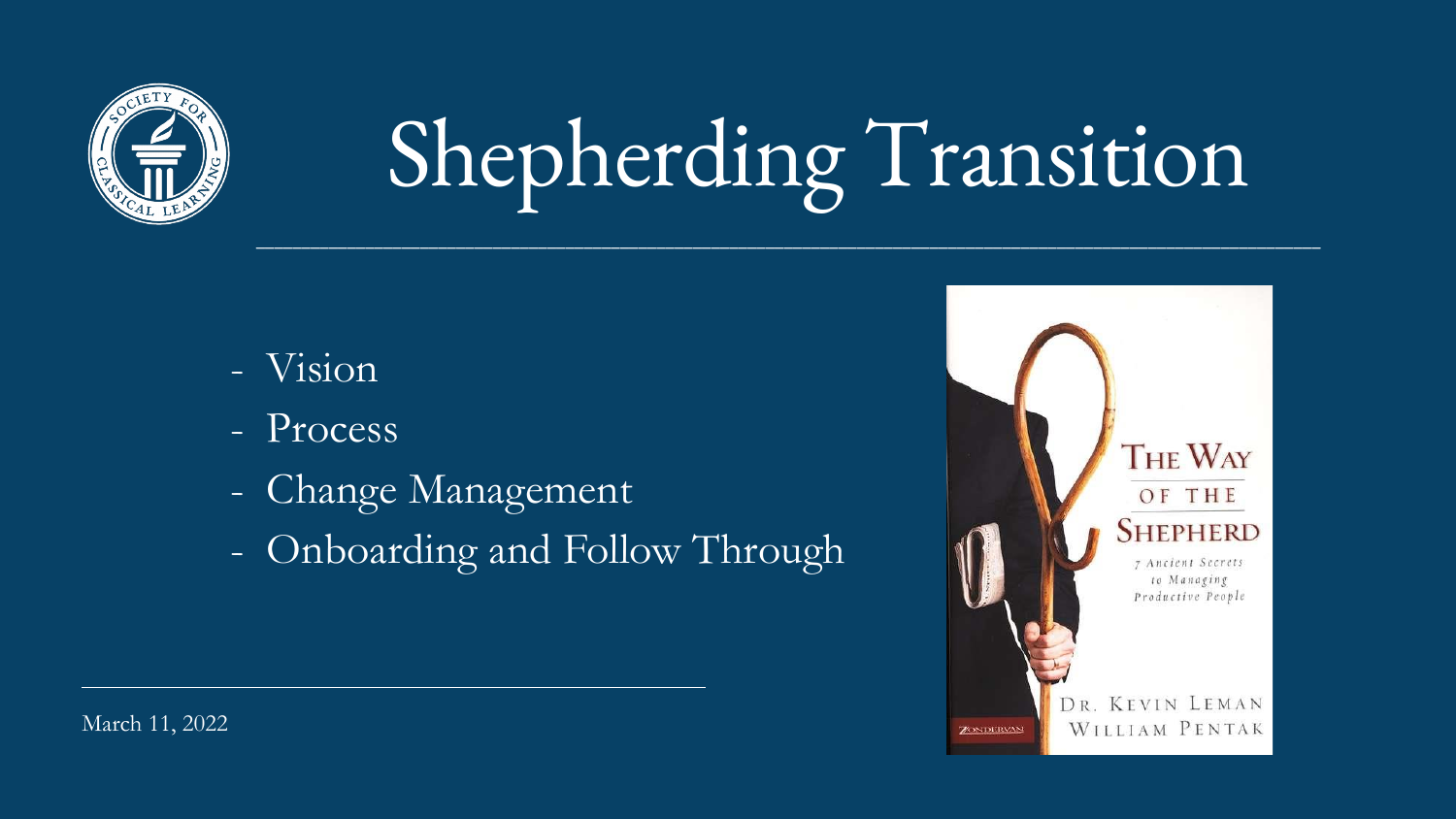

### Vision

 $\mathcal{L}_\mathcal{L} = \mathcal{L}_\mathcal{L} = \mathcal{L}_\mathcal{L} = \mathcal{L}_\mathcal{L} = \mathcal{L}_\mathcal{L} = \mathcal{L}_\mathcal{L} = \mathcal{L}_\mathcal{L} = \mathcal{L}_\mathcal{L} = \mathcal{L}_\mathcal{L} = \mathcal{L}_\mathcal{L} = \mathcal{L}_\mathcal{L} = \mathcal{L}_\mathcal{L} = \mathcal{L}_\mathcal{L} = \mathcal{L}_\mathcal{L} = \mathcal{L}_\mathcal{L} = \mathcal{L}_\mathcal{L} = \mathcal{L}_\mathcal{L}$ 

March 11, 2022



- Create clarity in the role
- Create a profile
- Define your context
- Create a Succession
- Develop a leadership funnel
- Communicate leadership transition

#### **A Futurist's Framework** for Strategic Planning

Instead of arbitrarily assigning goals on a quarterly or yearly time line, use a cone instead. First identify highly probable events for which there's already data or evidence, and then work outward. Each section of the cone is a strategic approach, and it encompasses the one before it until you reach major systems-level evolution at your company.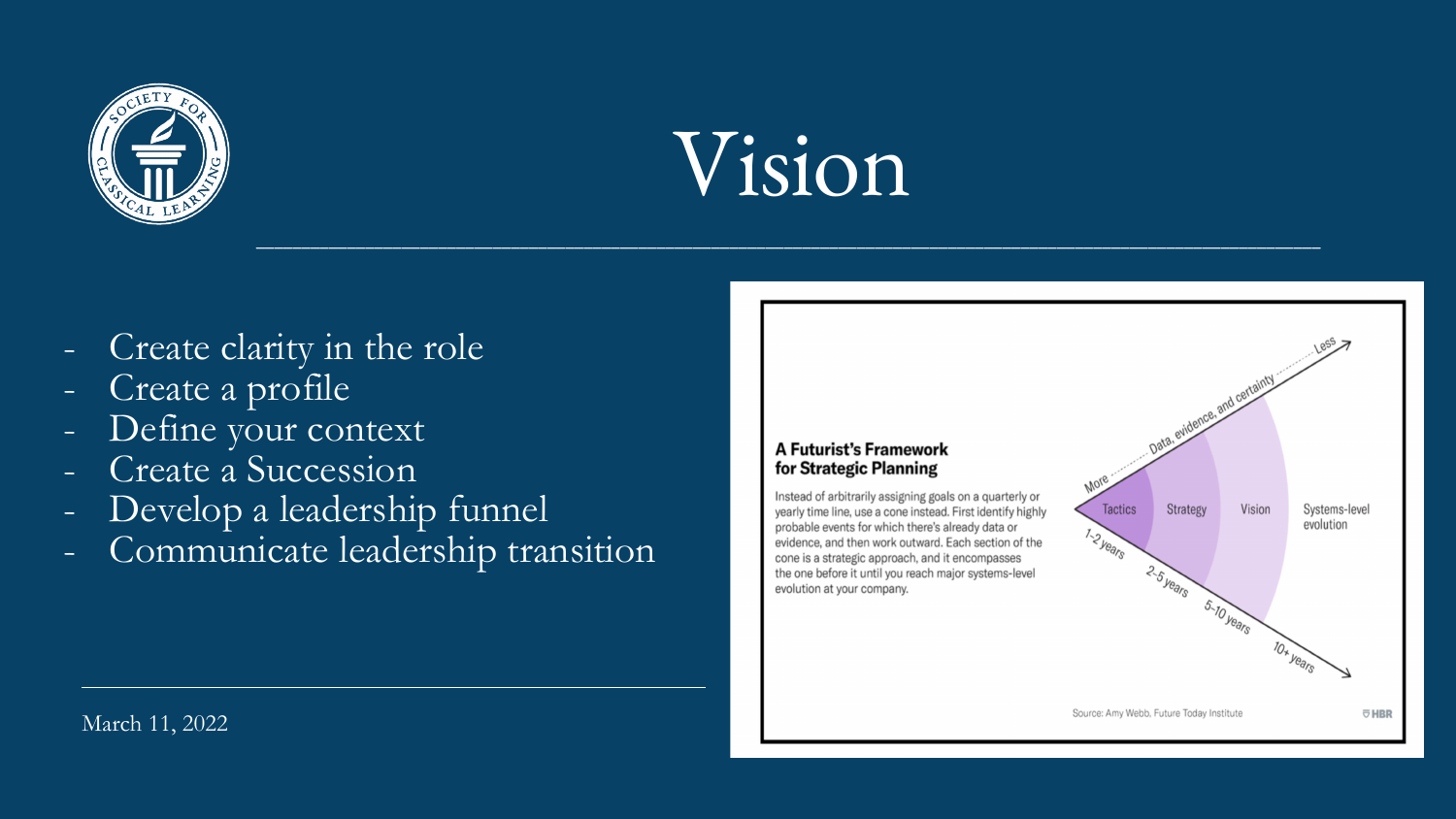

Clarity Trajectory Communication Shared Leadership Resource Planning

March 11, 2022



C-5: Summer Program Director

C-6: Facilities Manager

C-7: Director of Data Services

C-8: Director of Annual Giving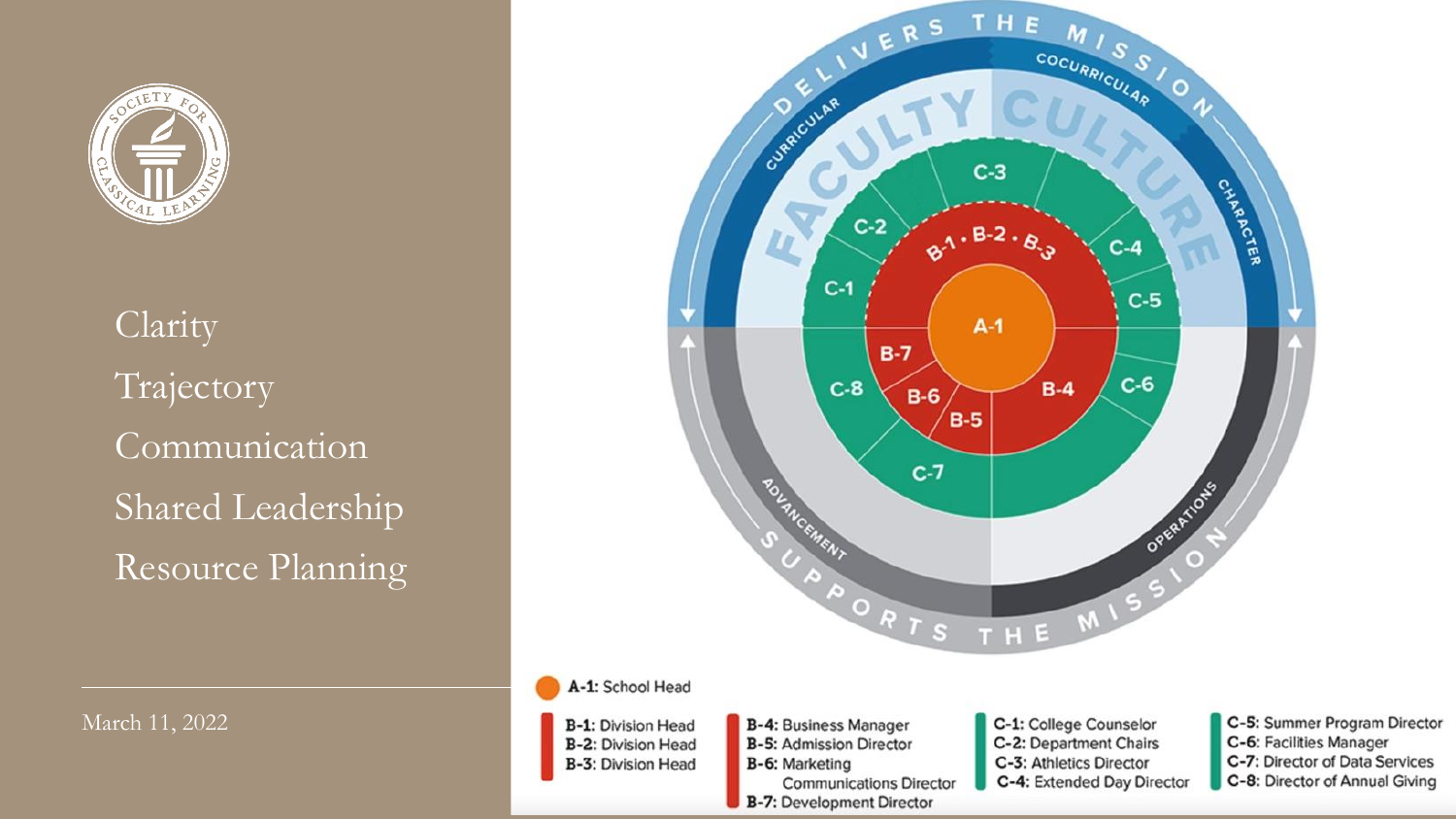

### Process

 $\mathcal{L}_\mathcal{L} = \mathcal{L}_\mathcal{L} = \mathcal{L}_\mathcal{L} = \mathcal{L}_\mathcal{L} = \mathcal{L}_\mathcal{L} = \mathcal{L}_\mathcal{L} = \mathcal{L}_\mathcal{L} = \mathcal{L}_\mathcal{L} = \mathcal{L}_\mathcal{L} = \mathcal{L}_\mathcal{L} = \mathcal{L}_\mathcal{L} = \mathcal{L}_\mathcal{L} = \mathcal{L}_\mathcal{L} = \mathcal{L}_\mathcal{L} = \mathcal{L}_\mathcal{L} = \mathcal{L}_\mathcal{L} = \mathcal{L}_\mathcal{L}$ 





- Consider a search firm
- Form a committee
- Communicate clearly
- Include appropriate stakeholders
- Create a timeline
- Extend your process through the transition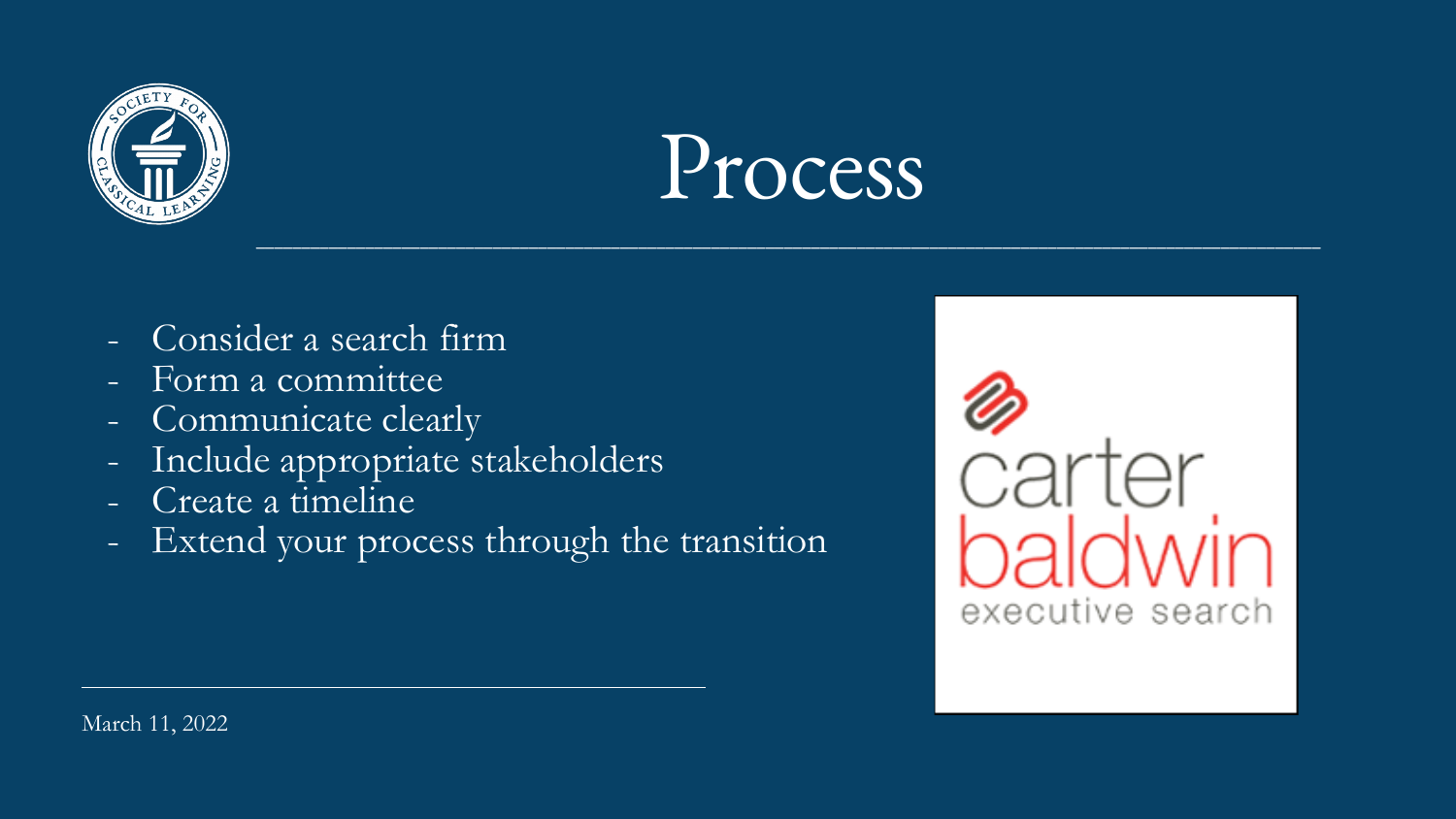

- Change and transition know the difference
- Overcommunicate
- Know your context
- "Happy goodbyes for healthy transitions"

### Change Management  $\mathcal{L}_\mathcal{L} = \mathcal{L}_\mathcal{L} = \mathcal{L}_\mathcal{L} = \mathcal{L}_\mathcal{L} = \mathcal{L}_\mathcal{L} = \mathcal{L}_\mathcal{L} = \mathcal{L}_\mathcal{L} = \mathcal{L}_\mathcal{L} = \mathcal{L}_\mathcal{L} = \mathcal{L}_\mathcal{L} = \mathcal{L}_\mathcal{L} = \mathcal{L}_\mathcal{L} = \mathcal{L}_\mathcal{L} = \mathcal{L}_\mathcal{L} = \mathcal{L}_\mathcal{L} = \mathcal{L}_\mathcal{L} = \mathcal{L}_\mathcal{L}$



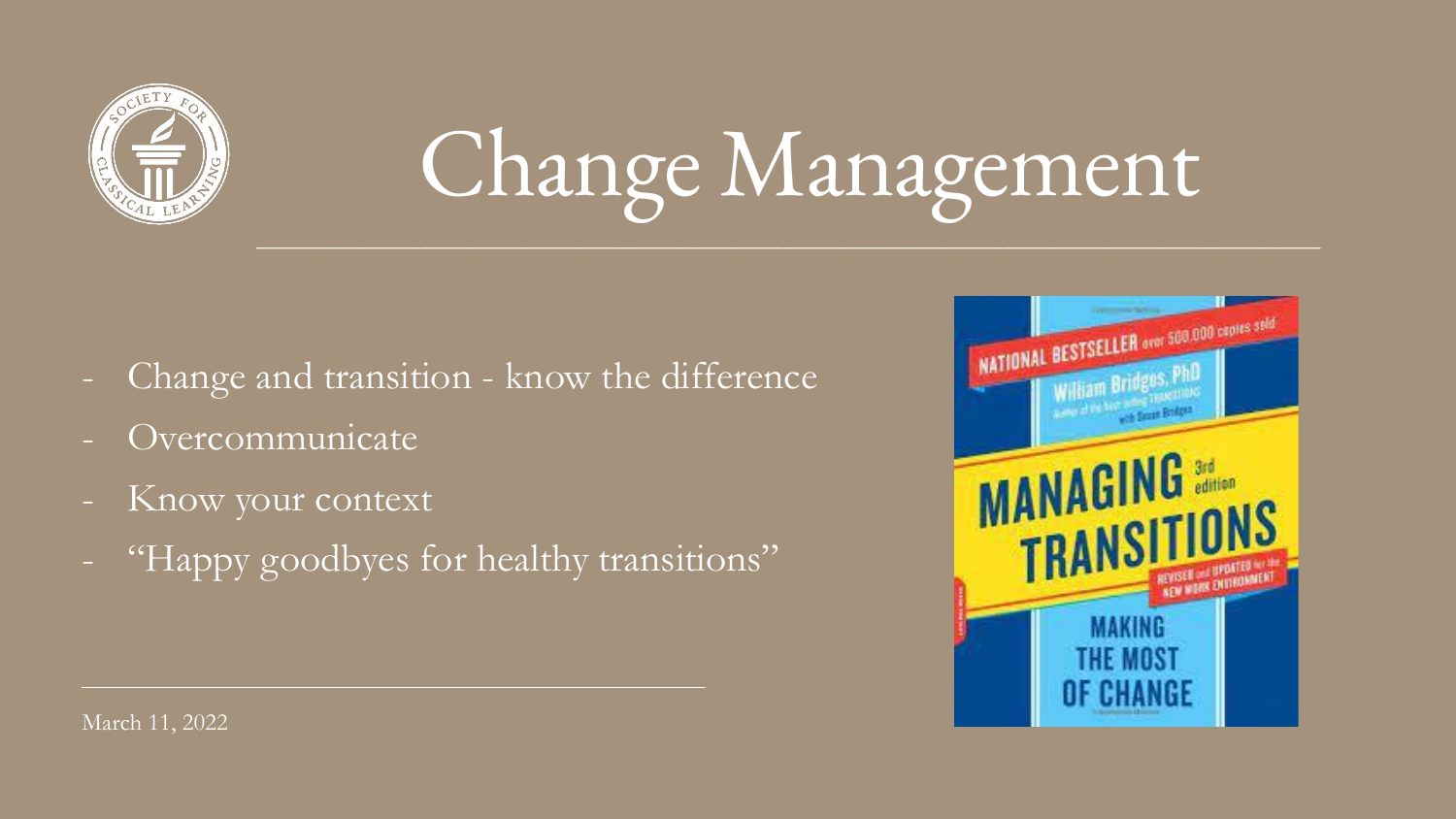March 11, 2022



- HSEC replaces Search
- Know your leader
- Set clear, modest goals
- Expect challenges
- Be patient



 $\mathcal{L}_\mathcal{L} = \mathcal{L}_\mathcal{L} = \mathcal{L}_\mathcal{L} = \mathcal{L}_\mathcal{L} = \mathcal{L}_\mathcal{L} = \mathcal{L}_\mathcal{L} = \mathcal{L}_\mathcal{L} = \mathcal{L}_\mathcal{L} = \mathcal{L}_\mathcal{L} = \mathcal{L}_\mathcal{L} = \mathcal{L}_\mathcal{L} = \mathcal{L}_\mathcal{L} = \mathcal{L}_\mathcal{L} = \mathcal{L}_\mathcal{L} = \mathcal{L}_\mathcal{L} = \mathcal{L}_\mathcal{L} = \mathcal{L}_\mathcal{L}$